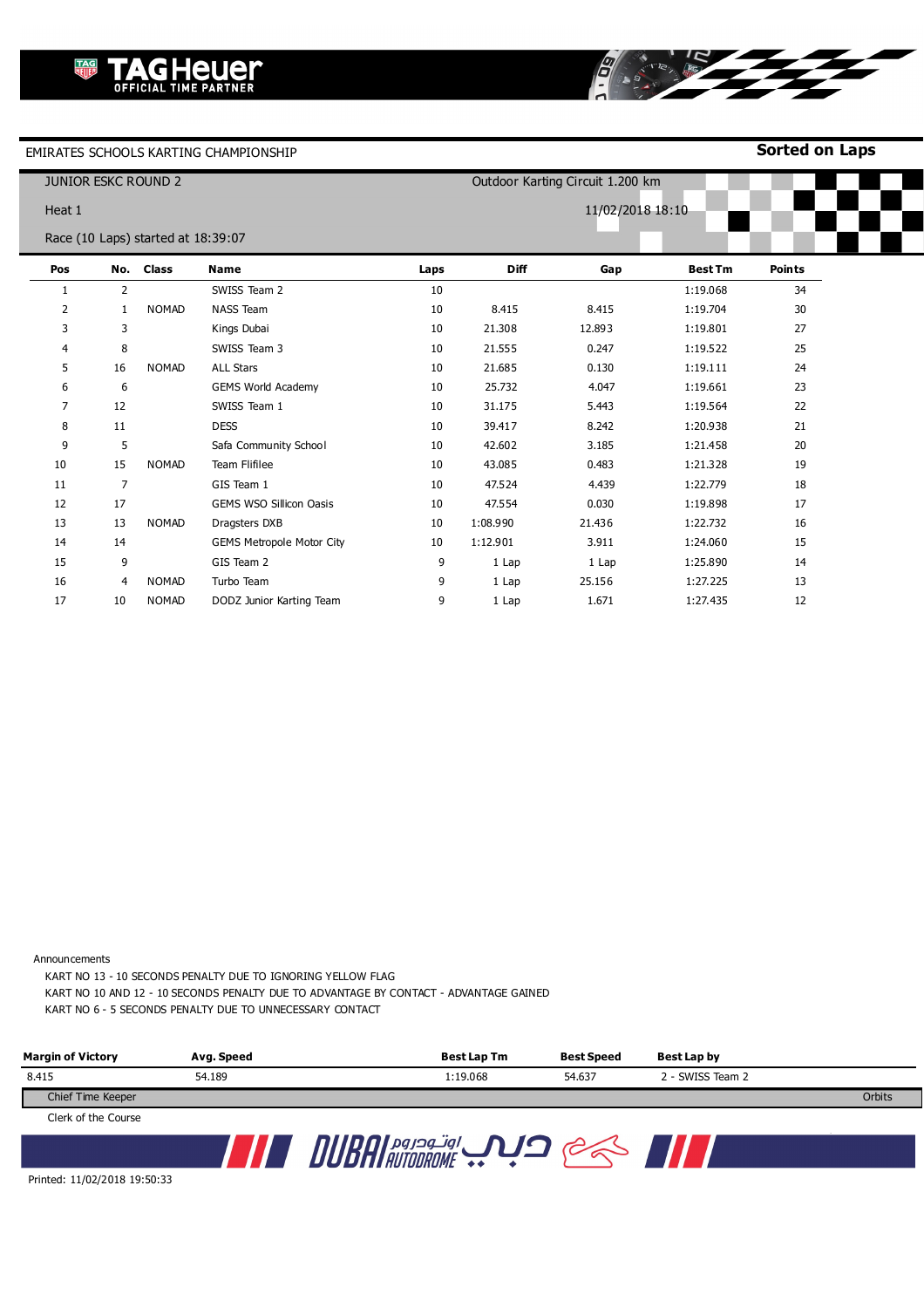**Sorted on Laps**

|                | <b>JUNIOR ESKC ROUND 2</b> |                                    |                                  |      |                  | Outdoor Karting Circuit 1.200 km |                |               |
|----------------|----------------------------|------------------------------------|----------------------------------|------|------------------|----------------------------------|----------------|---------------|
| Heat 2         |                            |                                    |                                  |      | 11/02/2018 18:30 |                                  |                |               |
|                |                            | Race (10 Laps) started at 19:05:12 |                                  |      |                  |                                  |                |               |
| Pos            |                            | No. Class                          | <b>Name</b>                      | Laps | <b>Diff</b>      | Gap                              | <b>Best Tm</b> | <b>Points</b> |
| 1              | 11                         |                                    | Kings Dubai                      | 10   |                  |                                  | 1:19.570       | 34            |
| $\overline{2}$ | 9                          |                                    | SWISS Team 2                     | 10   | 0.139            | 0.139                            | 1:19.996       | 30            |
| 3              | 17                         |                                    | SWISS Team 3                     | 10   | 0.396            | 0.257                            | 1:19.776       | 27            |
| 4              | 3                          |                                    | SWISS Team 1                     | 10   | 7.309            | 6.913                            | 1:19.500       | 25            |
| 5              | 16                         |                                    | GIS Team 2                       | 10   | 15.872           | 8.563                            | 1:20.425       | 24            |
| 6              | 7                          | <b>NOMAD</b>                       | All Stars                        | 10   | 19.976           | 4.104                            | 1:20.917       | 23            |
| 7              | 10                         | <b>NOMAD</b>                       | <b>NASS Team</b>                 | 10   | 21.617           | 1.641                            | 1:21.969       | 22            |
| 8              | 4                          | <b>NOMAD</b>                       | Dragsters DXB                    | 10   | 22.138           | 0.521                            | 1:22.199       | 21            |
| 9              | 6                          | <b>NOMAD</b>                       | Team Flifilee                    | 10   | 26.250           | 4.112                            | 1:22.342       | 20            |
| 10             | 12                         |                                    | Safa Community School            | 10   | 39.090           | 12.840                           | 1:23.166       | 19            |
| 11             | 5                          |                                    | <b>GEMS Metropole Motor City</b> | 10   | 42.039           | 2.949                            | 1:23.677       | 18            |
| 12             | 14                         |                                    | <b>GEMS World Academy</b>        | 10   | 42.525           | 0.486                            | 1:23.955       | 17            |
| 13             | 8                          |                                    | <b>GEMS WSO Sillicon Oasis</b>   | 10   | 44.003           | 1.478                            | 1:21.869       | 16            |
| 14             | $\overline{2}$             |                                    | <b>DESS</b>                      | 10   | 1:20.216         | 36.213                           | 1:26.332       | 15            |
| 15             | 1                          | <b>NOMAD</b>                       | DODZ Junior Karting Team         | 9    | 1 Lap            | 1 Lap                            | 1:25.240       | 14            |
| 16             | 15                         |                                    | GIS Team 1                       | 9    | 1 Lap            | 4.623                            | 1:27.202       | 13            |
| 17             | 13                         | <b>NOMAD</b>                       | Turbo Team                       | 8    | 2 Laps           | 1 Lap                            | 1:48.016       | 12            |

8

TRY

Announcements

KART NO 6 - 5 SECONDS PENALTY DUE TO JUMP START

KART NO 3 - 10 SECONDS PENALTY DUE TO ADVANTAGE BY CONTACT - ADVANTAGE GAINED

| <b>Margin of Victory</b> | Avg. Speed | Best Lap Tm | <b>Best Speed</b> | Best Lap by      |        |
|--------------------------|------------|-------------|-------------------|------------------|--------|
| 0.139                    | 52.774     | 1:19.500    | 54.340            | 3 - SWISS Team 1 |        |
| Chief Time Keeper        |            |             |                   |                  | Orbits |
| Clerk of the Course      |            |             |                   |                  |        |
|                          |            |             |                   |                  |        |

Printed: 11/02/2018 19:51:41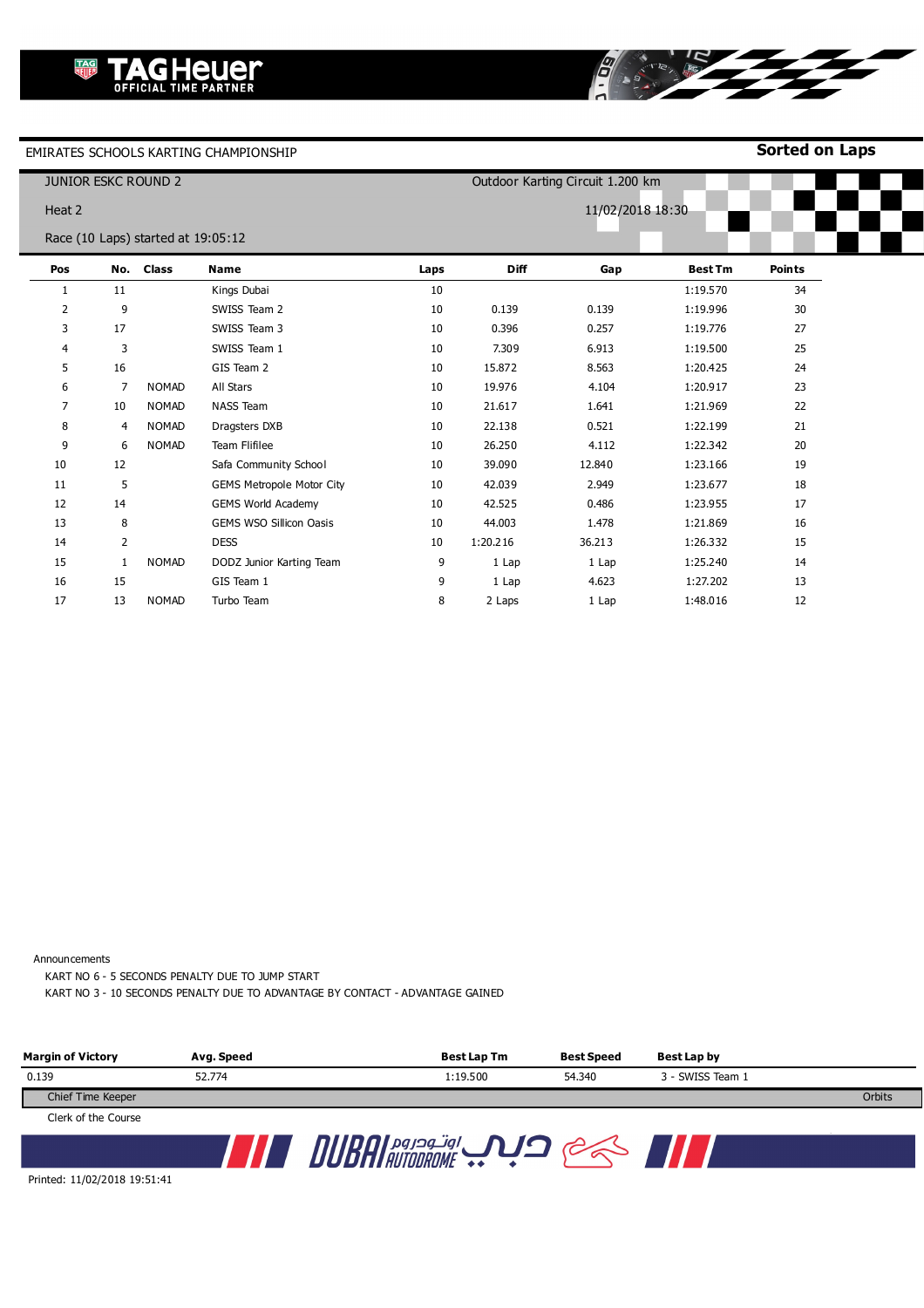**Sorted on Laps**

**B** 1979

|                | <b>JUNIOR ESKC ROUND 2</b> |                                    |                                  |      |                  | Outdoor Karting Circuit 1.200 km |                |               |
|----------------|----------------------------|------------------------------------|----------------------------------|------|------------------|----------------------------------|----------------|---------------|
| Heat 3         |                            |                                    |                                  |      | 11/02/2018 18:55 |                                  |                |               |
|                |                            | Race (10 Laps) started at 19:31:05 |                                  |      |                  |                                  |                |               |
| Pos            | No.                        | <b>Class</b>                       | <b>Name</b>                      | Laps | <b>Diff</b>      | Gap                              | <b>Best Tm</b> | <b>Points</b> |
| 1              | 15                         |                                    | Kings Dubai                      | 10   |                  |                                  | 1:18.987       | 34            |
| 2              | 6                          |                                    | SWISS Team 1                     | 10   | 0.169            | 0.169                            | 1:19.050       | 30            |
| 3              | 9                          |                                    | SWISS Team 3                     | 10   | 4.226            | 4.057                            | 1:19.367       | 27            |
| 4              | 17                         |                                    | SWISS Team 2                     | 10   | 10.078           | 5.852                            | 1:19.296       | 25            |
| 5              | 5                          | <b>NOMAD</b>                       | Dragsters DXB                    | 10   | 14.873           | 4.795                            | 1:20.495       | 24            |
| 6              | 16                         | <b>NOMAD</b>                       | <b>NASS Team</b>                 | 10   | 24.310           | 9.437                            | 1:19.163       | 23            |
| $\overline{7}$ | 2                          | <b>NOMAD</b>                       | All Stars                        | 10   | 25.828           | 1.518                            | 1:21.737       | 22            |
| 8              | 12                         |                                    | <b>GEMS World Academy</b>        | 10   | 31.278           | 5.450                            | 1:20.787       | 21            |
| 9              | 11                         |                                    | GIS Team 1                       | 10   | 37.591           | 6.313                            | 1:21.330       | 20            |
| 10             | 3                          | <b>NOMAD</b>                       | Team Flifilee                    | 10   | 50.053           | 12.462                           | 1:21.782       | 19            |
| 11             | 10                         |                                    | GIS Team 2                       | 10   | 1:09.955         | 19.902                           | 1:25.772       | 18            |
| 12             | $\overline{7}$             |                                    | <b>DESS</b>                      | 10   | 1:22.849         | 12.894                           | 1:25.163       | 17            |
| 13             | 4                          |                                    | <b>GEMS Metropole Motor City</b> | 9    | 1 Lap            | 1 Lap                            | 1:27.631       | 16            |
| 14             | 8                          | <b>NOMAD</b>                       | DODZ Junior Karting Team         | 9    | 1 Lap            | 2.213                            | 1:27.417       | 15            |
| 15             | 14                         | <b>NOMAD</b>                       | Turbo Team                       | 8    | 2 Laps           | 1 Lap                            | 1:37.759       | 14            |
| Not classified |                            |                                    |                                  |      |                  |                                  |                |               |
| <b>DNF</b>     | 13                         |                                    | Safa Community School            | 8    | <b>DNF</b>       |                                  | 1:20.275       | 13            |
| <b>DNS</b>     | $\mathbf 1$                |                                    | GEMS WSO Sillicon Oasis          |      | <b>DNS</b>       |                                  |                | $\pmb{0}$     |

Announcements

KART NO 12 - 10 SECONDS PENALTY DUE TO ADVANTAGE BY CONTACT

| <b>Margin of Victory</b> | Avg. Speed | <b>Best Lap Tm</b> | <b>Best Speed</b> | Best Lap by      |        |
|--------------------------|------------|--------------------|-------------------|------------------|--------|
| 0.169                    | 53.760     | 1:18.987           | 54.693            | 15 - Kings Dubai |        |
| Chief Time Keeper        |            |                    |                   |                  | Orbits |
| Clerk of the Course      |            |                    |                   |                  |        |
|                          |            |                    |                   |                  |        |

Printed: 11/02/2018 19:52:21